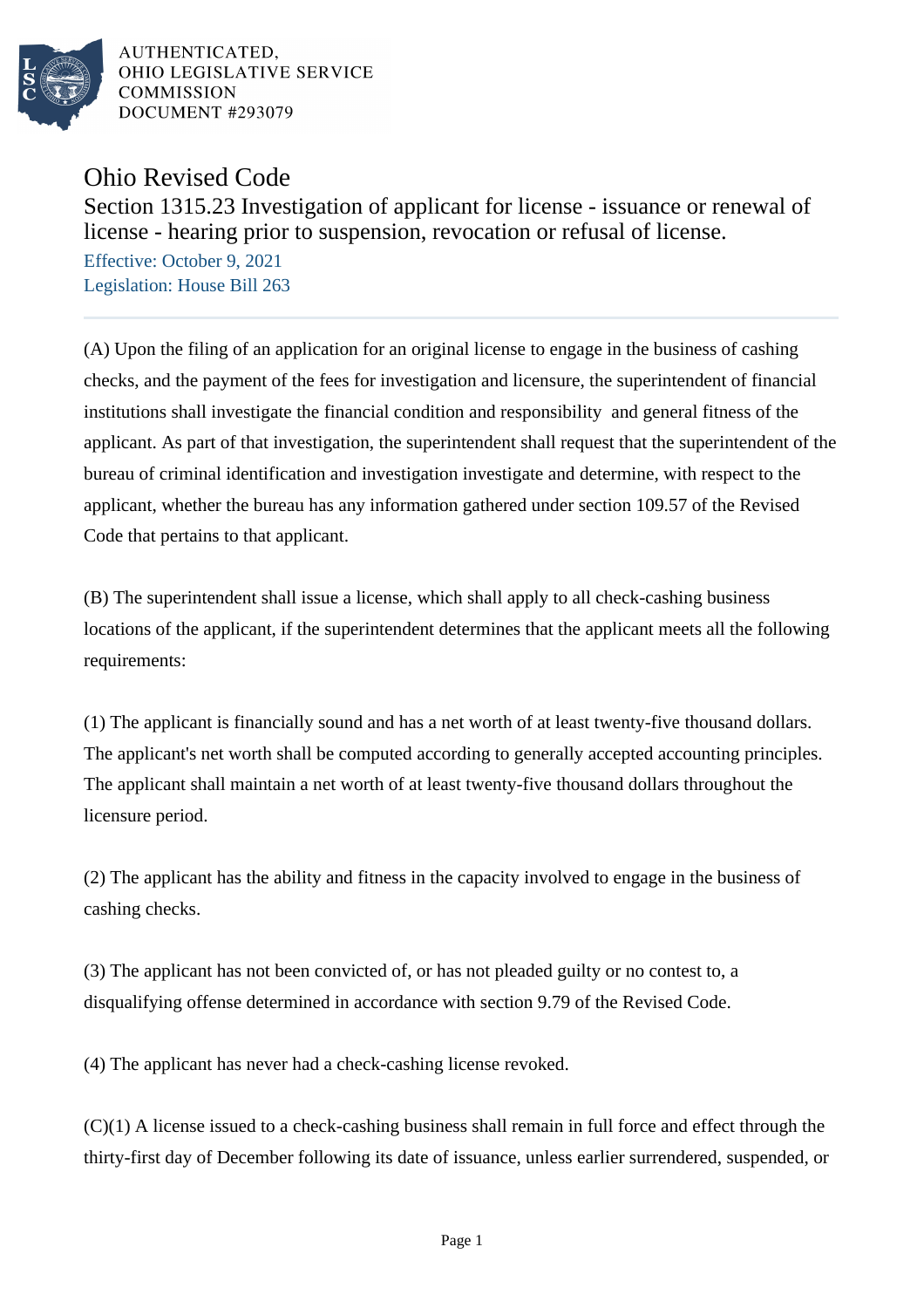

AUTHENTICATED. OHIO LEGISLATIVE SERVICE **COMMISSION DOCUMENT #293079** 

revoked.

(2) Each check-cashing business shall conspicuously post and at all times display in every business location its check-cashing license. No check-cashing license is transferable or assignable.

(D) A check-cashing business voluntarily may surrender its license at any time by giving written notice to the superintendent and sending, by certified mail, to the superintendent all license documents issued to it pursuant to sections 1315.21 to 1315.28 of the Revised Code.

(E)(1) A check-cashing business annually may apply to the superintendent for a renewal of its license on or after the first day of December of the year in which its existing license expires.

(2) If a check-cashing business files an application for a renewal license with the superintendent before the first day of January of any year, the license sought to be renewed shall continue in full force and effect until the issuance by the superintendent of the renewal license applied for or until ten days after the superintendent has given the check-cashing business notice of the superintendent's refusal to issue a renewal license.

(F) The superintendent may, except as otherwise provided in this division, suspend, revoke, or refuse an original or renewal license for failure to comply with this section or for any violation of section 1315.28 of the Revised Code. If a suspension, revocation, or refusal of an original or renewal license is based on a violation of section 1315.28 of the Revised Code that is committed, without the licensee's knowledge, at a check-cashing business location of the licensee, the suspension or revocation applies only to that check-cashing business location. In all other cases, a suspension, revocation, or refusal of an original or renewal license applies to all check-cashing business locations of the licensee. The superintendent shall not refuse an original license to an applicant because of a criminal conviction unless the refusal is in accordance with section 9.79 of the Revised Code.

(G) No original or renewal license shall be suspended, revoked, or refused except after a hearing in accordance with Chapter 119. of the Revised Code. In suspending a license under this division, the superintendent shall establish the length of the suspension, provided that no suspension may be for a period exceeding one year. The superintendent's decision to revoke, suspend, or refuse an original or renewal license may be appealed pursuant to Chapter 119. of the Revised Code.